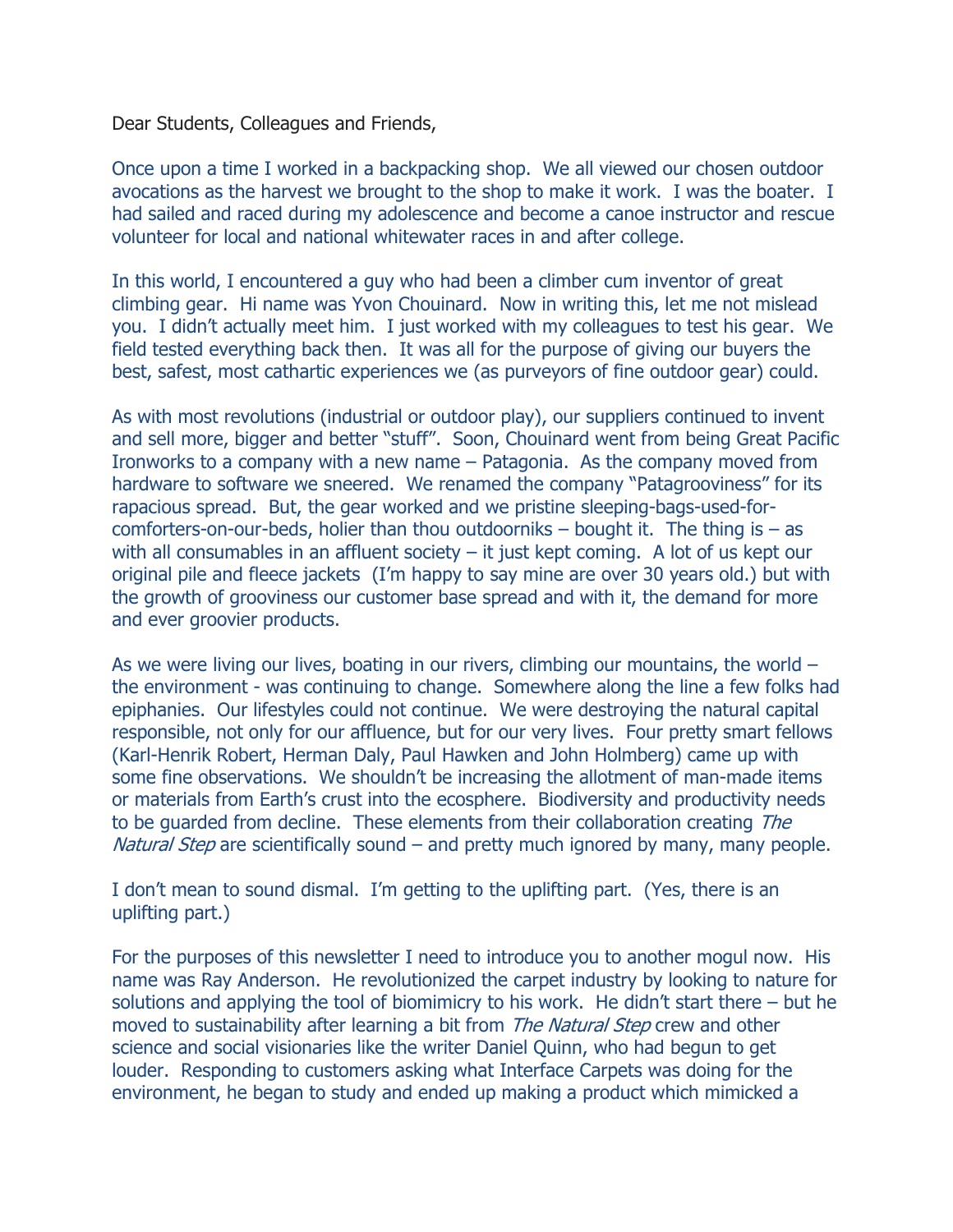forest floor and drastically reduced material usage, working to comply with the elements of *The Natural Step* listed above – and then aimed his company directly toward zero waste.

I did actually have the pleasure of talking with him in his office one day. His thoughts there were profound, but those you can access by reading Mid-Course Correction are similarly so. He wrote in part, "… I remember hearing a NASA scientist say once, talking about Apollo XI, that first man-on-the-moon expedition, that 90 percent of the time the spacecraft was off course. The critically important mid-course corrections made it possible to reach the moon, and that determined the outcome. I stand firmly convinced that Earth – no, humanity – is off course and desperately needs a mid-course correction."

Can we slow our transport of man-made items and materials from Earth's crust into the ecosphere? Can we, no, will we work to protect biodiversity and productivity? Will we collectively make this mid-course correction?

Both businessmen, Chouinard and Anderson thought about this. Then, they acted.

In a recent interview Chouinard said the following:

"We're no longer called citizens. We're called consumers."

"Americans consume 75% more than Europeans."

"Are you just bored, or do you really need it?"

Our sustainability behaviors are sometimes illogical and less than genuine. Chouinard continued with a reference to our buying habits. We like "…energy efficient refrigerators – so much so that we buy two and leave on the lights."

He thoughtfully offered, "Consume less but consume better." adding that Patagonia, in an unheard of reversal, is now reducing the number of items in its lines. They also contribute to sustainability in a multitude of programs from donating 1% of all sales to environmental organizations to recycling used outdoor wear to creating a tracking device that allows consumers to see what their goods cost from cradle to recycle. He continued, offering substance from what Patagonia has done, but also poking us – consumers (the proverbial sleeping badger) about what we need to do to make bigger changes. "The Zen Master would say, If you want to change government, change corporations. If you want to change corporations, change people and their buying habits."

In all of this both companies have profited. Chouinard intoned, "Every time we've made a decision that's right for the planet, it's made us more money." His company was recently measured at revenues over 500 million. Anderson's company stood at over a billion. They tested the gear. It works.

So, what about it? Shall we quit putting more and more stuff – whether we make it or pull it up from under the Earth's crust – into the part of the planet where we live? Shall we do a better job of protecting biodiversity and all that it provides by consuming less